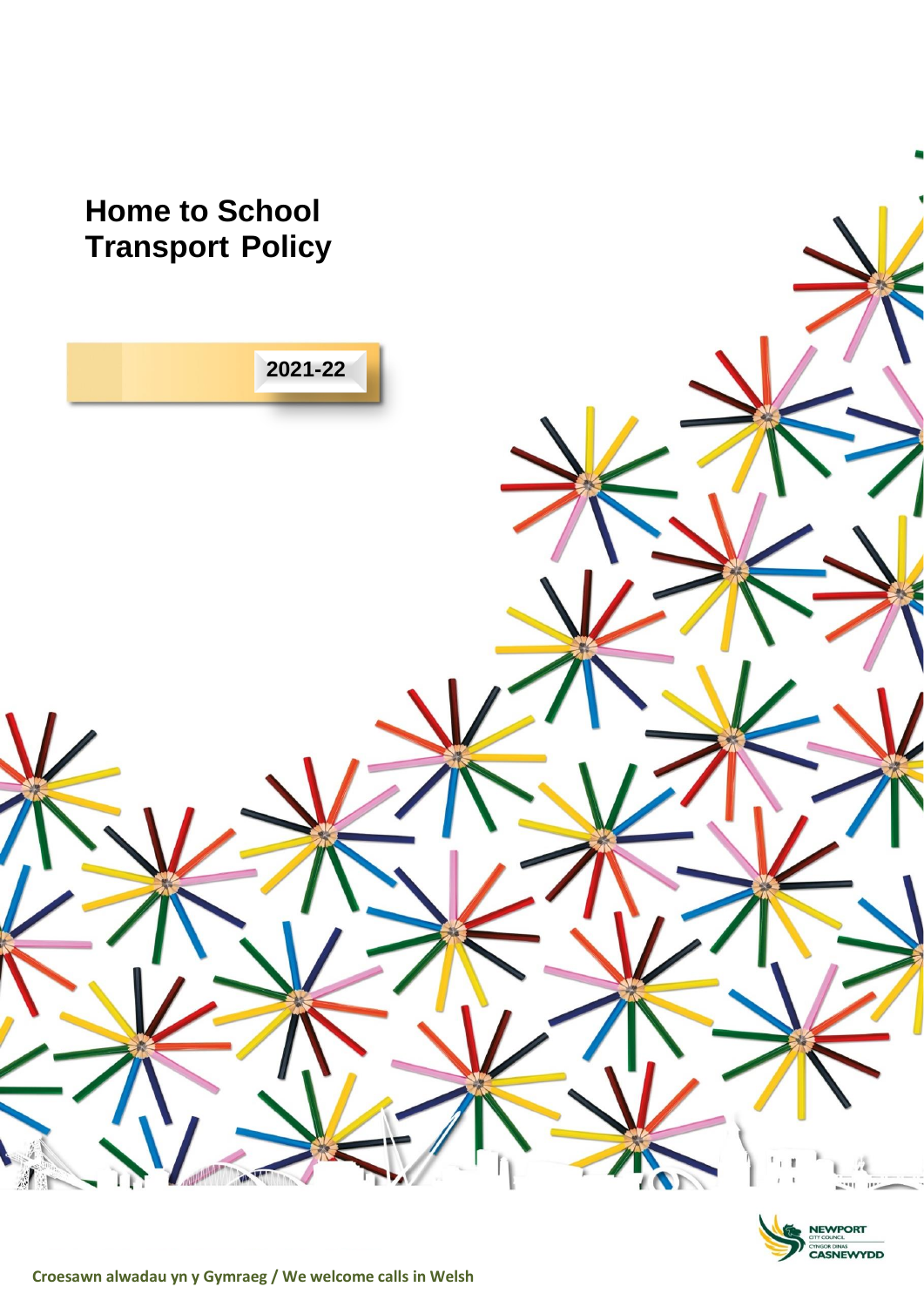## **Newport City Council - Education Service Home to School Transport Policy**

Free home to school transport is provided to primary aged pupils who live 2 miles or more from their catchment school or nearest available school, and to secondary aged pupils (up to the end of Year 11) who live 3 miles or more from their catchment school or nearest available school.

This includes Welsh medium and faith schools. In addition, the Learner Travel (Wales) Measure states that a child should be eligible for free home to school transport to an alternative school if this is nearer than the catchment school and provided that the qualifying distance is met.

Each school has a designated catchment area but in accordance with the council's School Admissions Policy, parents can express a preference for any school they want their child to attend. If parents / carers choose to send their child to a school that is not the catchment school, they will be responsible for all transport costs and arrangements.

If an application to a preferred school is unsuccessful, pupils will only be eligible for transport assistance if they attend either the catchment school as an alternative, or the next nearest available school as determined by the council's School Admissions Team, and provided that the distance criterion is met. Should parents elect an alternative school that is neither the catchment school nor the determined nearest available school as determined by the School Admissions Team, parents / carers will be fully responsible for all transport costs and arrangements.

It is for the council to determine the shortest available walking route, using their own specific routing software, and this may not necessarily be the route chosen by the child. The measurement software tool has been approved by the Head of City Services and further tested and approved by the council's Scrutiny Committee. In order to ensure fairness and consistency for all applicants, this is the only measurement tool that is used by the council.

In determining eligibility for free home to school transport applications, distances are measured by the shortest available walking route between the nearest entrance/front gate of the home and the nearest entrance/gate of the school. The council deems that a route is 'available" if a child, accompanied as necessary, can walk to school in reasonable safety. It is for individual parents, not the council, to determine whether the child needs accompanying.



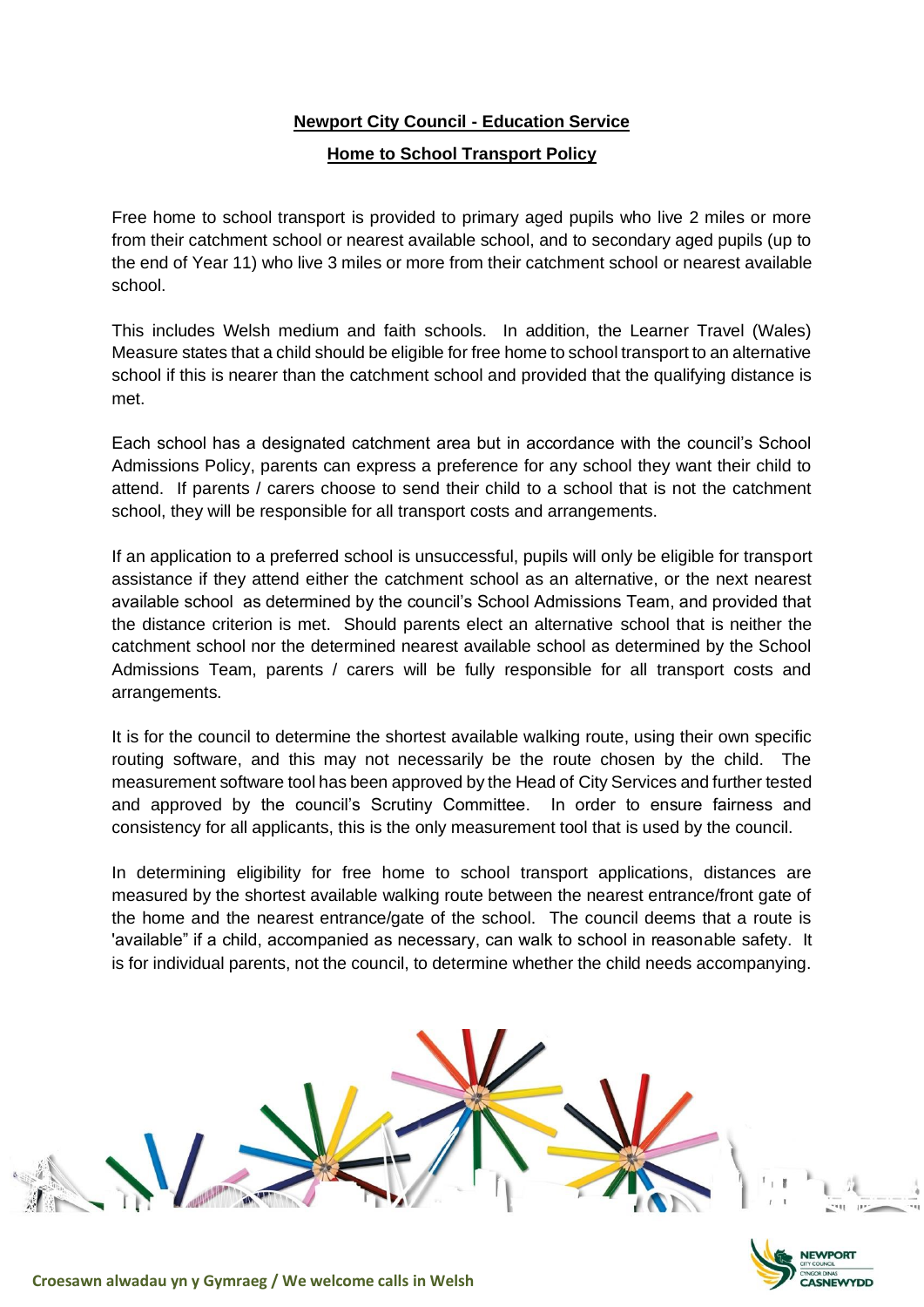In assessing the availability of a route, the council will look at the risks a child, accompanied as necessary, might encounter along the prescribed route (including for example, canals, rivers, ditches, street lighting, pavements and the speed of traffic along roads etc). The assessments take place at the time of the day and on the days of the week that pupils would be expected to use the route.

In conducting the assessment, the council will follow the guidelines prescribed in the Welsh Government Learner Travel Statutory Provision and Operational Guidance (June 2014). In accordance with this guidance, the council must consider a route to be "safe" and therefore deem it "available", unless the degree of risk involved would be such that any adult accompanying the child would be at significant risk from traffic.

Sometimes the council will need to arrange pick-up points for children when it is not possible for vehicles to pass close by all homes. The pick-up point should normally be less than one mile away from the home. Free transport may also be provided in exceptional cases where the council determines that there is no suitable available route to school. The degree of risk involved would need to be such that the individual accompanying the child would be at significant risk from the particular traffic situation.

Pupils who are not eligible for free home to school transport are able to access the local bus network as fare-paying passengers. Concessionary seats may also be available for purchase on contracted vehicles, and this is administered by the Head of Streetscene.

Parents / carers are required to make a new application in respect of each child every academic year, and it should not be assumed that a new application will be successful simply because a child is currently in receipt of assistance. A child could cease to be eligible for free home to school transport if there is a change to their school or home address, or if the council identifies a shorter available walking route within the distance criteria limit. If a child moves schools or home during the course of an academic year, parents / carers should advise the council immediately, as this could have an effect on current transport arrangements.

## **Other information**

- Free transport is arranged and administered by the council and parents will not be reimbursed for individual local arrangements where council transport is available;
- Pupils who move home to an address outside the catchment area of their school will not normally continue to be provided with free transport to that school if the move takes place during the first or second year of education. Applications for pupils moving home in the third or subsequent year will be considered only if transport can be provided by existing service within Newport;